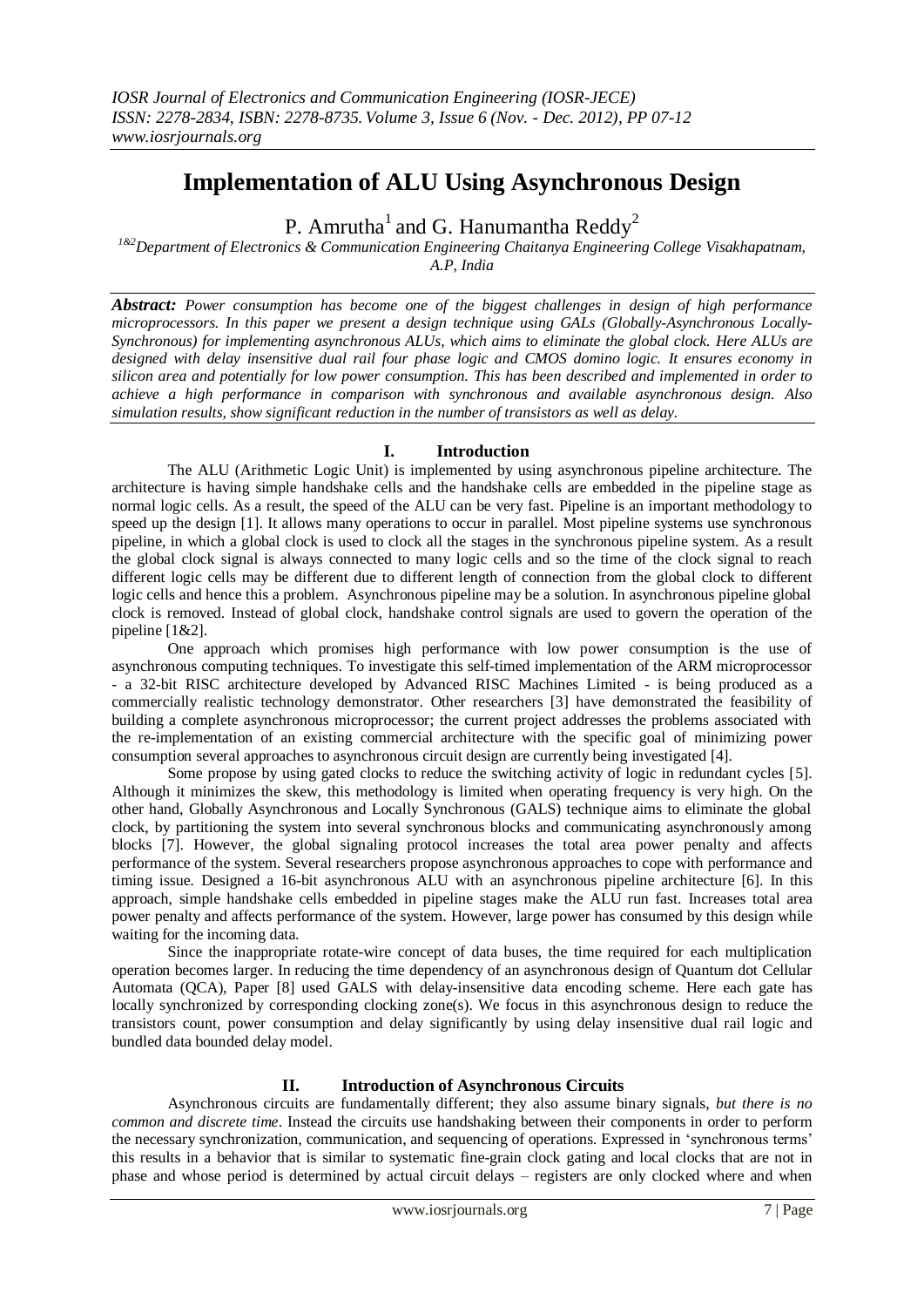needed. In all protocols, Muller pipeline is used. The 4-phase bundled data and 2–phase bundled data are pipelined designs in which matching delay elements needed to be inserted between latches to maintain correct behavior in the request signal path. On the other hand, 4-phase dual rail has designed to combine encoding of data and request. [10].



Figure 1. (a) A bundled-data channel (b) A 4-phase bundled-data protocol (c) A 2-phase bundled-data protocol

#### **2.1. Bundled-data Protocols**

The term *bundled-data* refers to a situation where the data signals use normal Boolean levels to encode information, and where separate request and acknowledge wires are bundled with the data signals, Figure. 1(a). In the *4- phase* protocol illustrated in Figure. 1(b) the request and acknowledge wires also use normal Boolean levels to encode information, and the term 4-phase refers to the number of communication actions: (1) the sender issues data and sets request high, (2) the receiver absorbs the data and sets acknowledge high, (3) the sender responds by taking request low (at which point data is no longer guaranteed to be valid) and (4) the receiver acknowledges this by taking acknowledge low. At this point the sender may initiate the next communication cycle.

#### **2.2. The 4-phase dual-rail protocol concept**

This protocol makes the reliable communication between blocks of designed architecture regardless of delays in the wires connecting two blocks and also which is delay insensitive [9&10]. It uses a single wire for each data bit and one extra control line for each data word. It provides the reliable communication between blocks by combined encoding of data and request with an acknowledge signal after completion detection. This logic uses two request wires per bit of information d:; one wire d.t is used for signaling a logic 1(or true), and another wire d.f is used for signaling logic 0(or false). In a single bit channel with 4 phase dual rail logic, the request signal can be either of d.t or d.f for handshaking purpose. Viewed together the  $\{x.f, x.t\} = \{1,0\}$  and  $\{x.f, x.t\}$  $x.t.$ }={0,1} represent "valid data" (logic 0and logic 1 respectively) and {x.f, x.t}={0,0} represents "no data" (or "empty value" or "E"). The codeword  $\{x.f, x.t\} = \{1,1\}$  is not used, and a transition from one valid codeword to another valid codeword is not allowed, as illustrated in Figure. 2(a).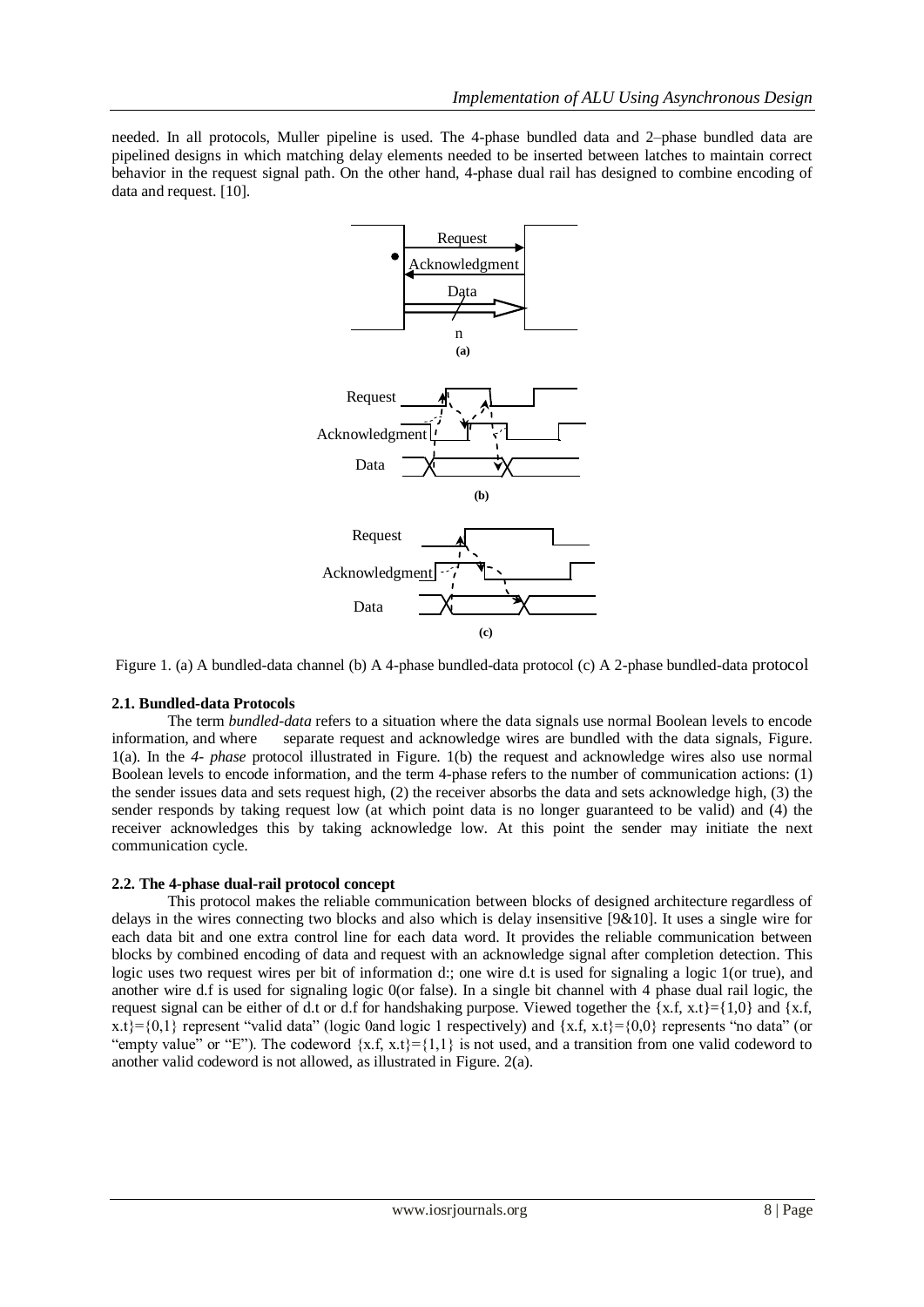

Figure 2. (a) The 4-phase dual rail logic (b) Muller C-element and indication concept and (c) Muller Pipeline

#### **2.3. Muller C-element and Indication Concept**

The concept of indication or acknowledgement plays an important role in the design of asynchronous circuits for synchronization. Muller C-element is a state-holding element much like an asynchronous set-reset latch [1]. When both inputs are 0 the output is set to 0, and when both inputs are 1 the output is set to 1. For other input combinations  $\{(0, 1)$  or  $(1, 0)\}$  the output does not change. Consequently, one can see the output changes from 0 to 1 can conclude that both inputs are now at 1, similarly one can see the output changes from 1 to 0 may conclude that both inputs are now 0. In this circuit design, the absence of a clock means that, in many circumstances, signals are required to be "valid data:  $\{x.f, x.t\} = \{1, 0\}$  and  $\{x.f, x.t\} = \{0, 1\}$ " all the time that every signal transition has a meaning and, consequently, that hazards and races must be avoided. Signal transitions are not indicated (acknowledged) for the other signal transitions such as  $\{(0, 1), (1, 0)\}\$  and that are used to avoid the source of hazards. A circuit accomplish this requirement with Muller C-element is as shown in Figure. 2(b). The Muller C-element is indeed a fundamental component that is extensively used in asynchronous circuit design [1].

#### **2.4. Muller Pipeline**

A 4-phase dual-rail pipeline is based on the Muller pipeline that relays handshakes in Figure. 2(c). In the Muller pipeline, there is a 1-bit wide and 3-stage deep pipeline that uses a common acknowledge signal per stage to synchronize. Here the pipeline stage can store empty codeword  $\{d,t, d.f\} = \{0, 0\}$ , causing the acknowledge signal out of that stage to be logic 0 or one of the two valid code words {0, 1} and {1, 0}, causing the acknowledge signal out of that stage to be logic 1. Initially all of the C-elements have been initialized to  $\overline{0}$ and during the operation, according to the successor value; the current C-element transfers its predecessor"s value for handshaking [11]. To understand what happens let's consider the i<sup>th</sup> C-element, c[i]: It will propagate a 1 from its predecessor c[i-1], only if its successor c[i+1] is 0. In a similar way it will propagate a 0 from its predecessor if its successor is 1.

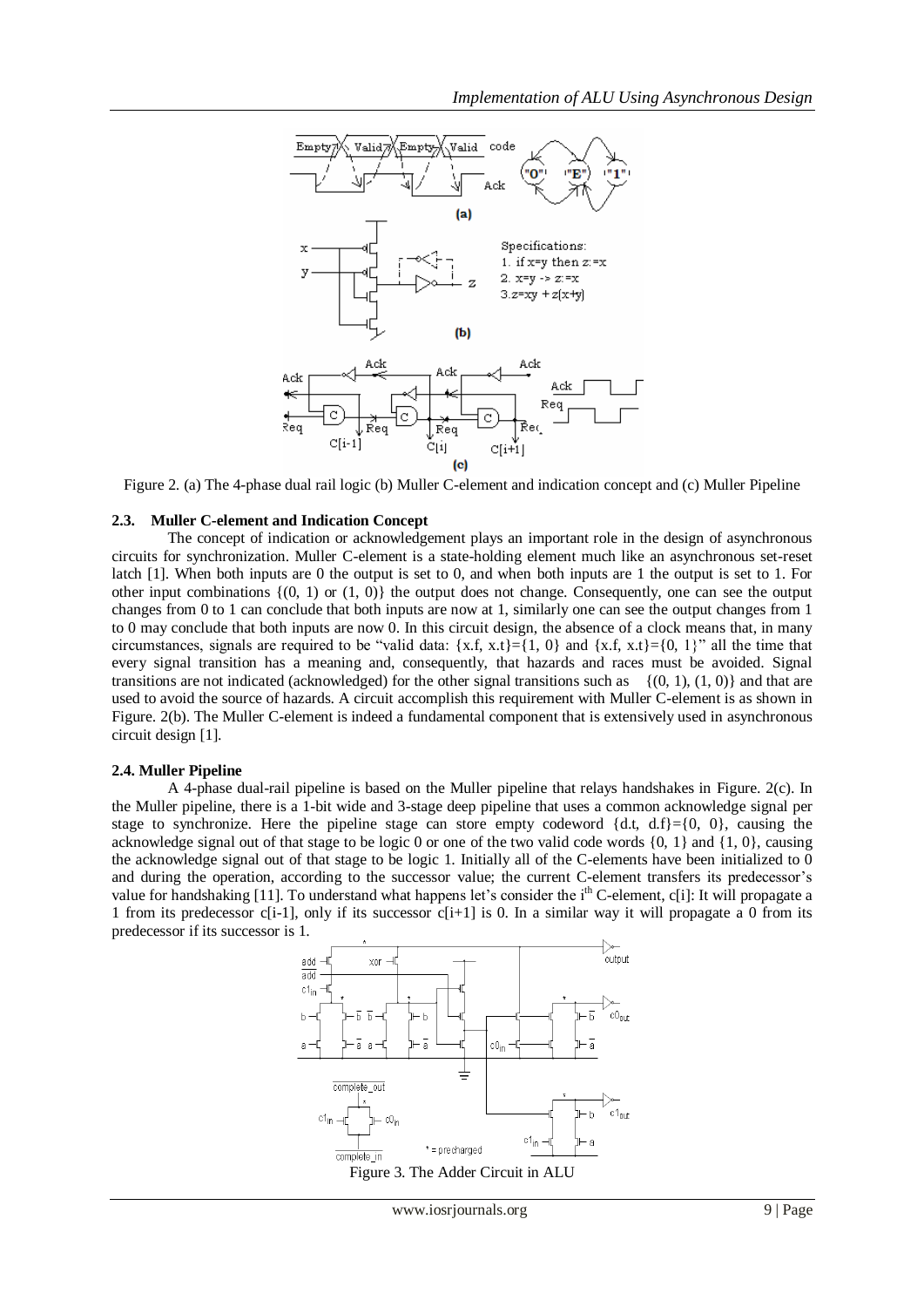This ALU has no special fast carry logic and performs addition with a chain of thirty two full adders. The only concession to the asynchronous nature of the unit made at the design stage was that the carries between the individual bits are encoded onto pairs of wires signaling the "0" and "1" states of the carry bit respectively. In this fashion it is possible to detect that a carry signal has arrived at a given bit position by observing a change in state of one of these signals. ALU completion is signaled when a carry has been transmitted to all 32 bits in the word [10].

## **III. Design and Implementation of ALU**

Using the logics and principles outlined in Section II, an ALU has designed at the transistor level for single bit operation as shown in the Figure. 3 to demonstrate our design concept. A single bit-slice ALU uses only 53 transistors and is capability of operations in Table 1. Since we emphasize on the design of asynchronous component, there is no hardware implementation for 4- phase dual rail with Muller C. However, the proposed circuit assumes the signaling from such logic blocks. For example,  $c0_{out}$  and  $c1_{out}$  act as two wires of 4- phase logic, which makes reliable operation between its predecessor and successor blocks.

#### **3.1. Architecture design & Implementation:**

We designed a 32-bit ALU, which requires 1696 transistors. The basic principle of Bundled data – Bounded delay model of Sutherland"s micro pipelines is used here [1]. The timing characteristics of all data busses of this architecture are bundled together. Here the statuses of the data busses are indicated by 4 phasedual rail hand shake signals. The clock power reduction at the architectural level is mainly due to pipeline technique. The dynamic logic of completion detection unit ensures precise internal operation, because of its 4 phase dual logic. It is also carrying the timing information because it uses common timing characteristics.

| <b>Logic Function</b>       | <b>Basic</b><br>Operation | --- r- -r -- <i>- - -</i> -<br>a-input | <b>b-input</b> |
|-----------------------------|---------------------------|----------------------------------------|----------------|
| and                         | <b>AND</b>                | True                                   | True           |
| add                         | <b>AND</b>                | True                                   | True           |
| add with carry              | <b>AND</b>                | True                                   | True           |
| subtract                    | <b>AND</b>                | True                                   | complement     |
| reverse subtract            | <b>AND</b>                | complement                             | True           |
| subtract with carry         | <b>AND</b>                | True                                   | Complement     |
| reverse subtract with carry | <b>AND</b>                | complement                             | True           |
| test bits                   | <b>AND</b>                | True                                   | True           |
| compare                     | <b>AND</b>                | True                                   | Complement     |
| compare negative            | <b>AND</b>                | True                                   | True           |
| bit clear                   | <b>AND</b>                | True                                   | Complement     |
| xor                         | <b>XOR</b>                | True                                   | True           |
| test equal                  | <b>XOR</b>                | True                                   | True           |
| <b>or</b>                   | <b>OR</b>                 | True                                   | True           |
| move                        | <b>OR</b>                 | Zero                                   | True           |
| move NOT                    | <b>OR</b>                 | Zero                                   | complement     |

Table 1. Functions available for the proposed ALU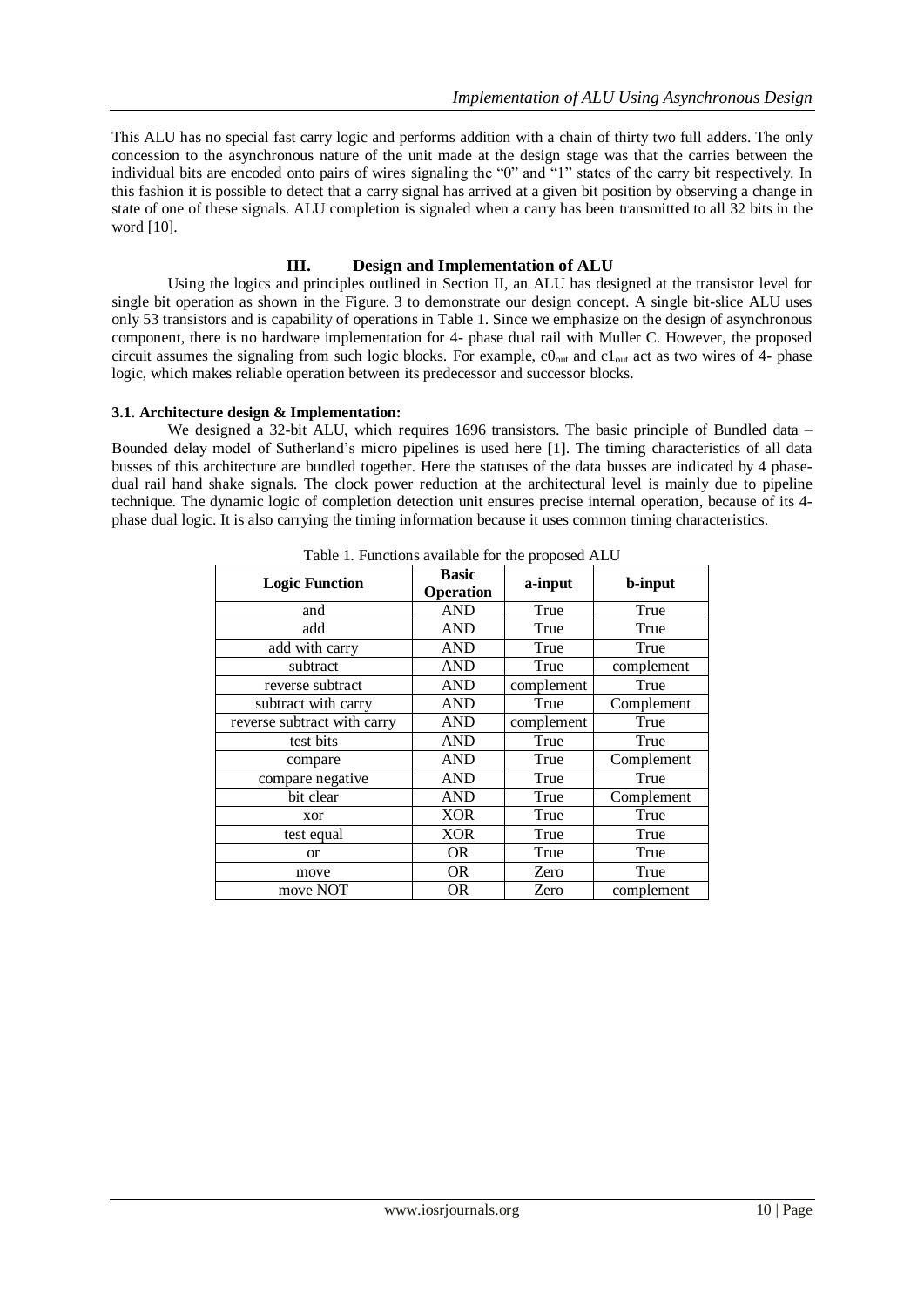

Figure 4. A CMOS level Asynchronous ALU circuit for 1-bit operation

# **IV. Analysis**

Addition is one of fundamental functions of the ALU. We start by analyzing the number of transistors used in the addition. About 80% of the operations require some form of addition [11]. If we improve the processing time of addition operation, the performance of complete ALU can also be improved. The latency required by our design is depended upon the operation, the input data at that incident and the carry flow across the whole word length, i.e. it needs to propagate carry until it has predicted by the completion detection stage. The average length of the mean carry propagation distance is varying according to input data. In this 32-bit operation, a sum of 140 transistors has used for precharging (domino logic) and buffer purposes to meet the specifications at the layout.

The simulated output waveform for the addition operation performed by this ALU presented in Figure. 5. It is performed with  $V_{DD}=1.8V$ , input sequence  $c1_{in}=1111$ ,  $c0_{in}=0000$ , a=0011, b=0101 and the simulated output sequence is output=1001,  $c0_{out}=1000$ ,  $c1_{out}=0111$  which coincides the expected specification. This simulation has done by HSPICE with 10ns local clock period at room temperature. The simulation results for the power consumption of typical addition operation with different supply voltages are shown in the Figure. 5. The simulation results of HSPICE 0.18um technology shows, the average power consumption for typical addition operation is  $1.02x10^{4}$ W under 1.8V supply with 1000 sample inputs at room temperature and average time delay is 2.5ns. A comparison of the simulated time performance and transistor count of this design with other published alternatives as shown in Table 2 and Table 3. They clearly indicate a significant reduction in transistors count. Our design has much reduction in silicon area. In addition, this architecture enables to have reduced switching capacitance because of missing master clock in the transistors of the ALU circuit design. It gives reduced switching actions for every arithmetic operation and reduction in silicon area.